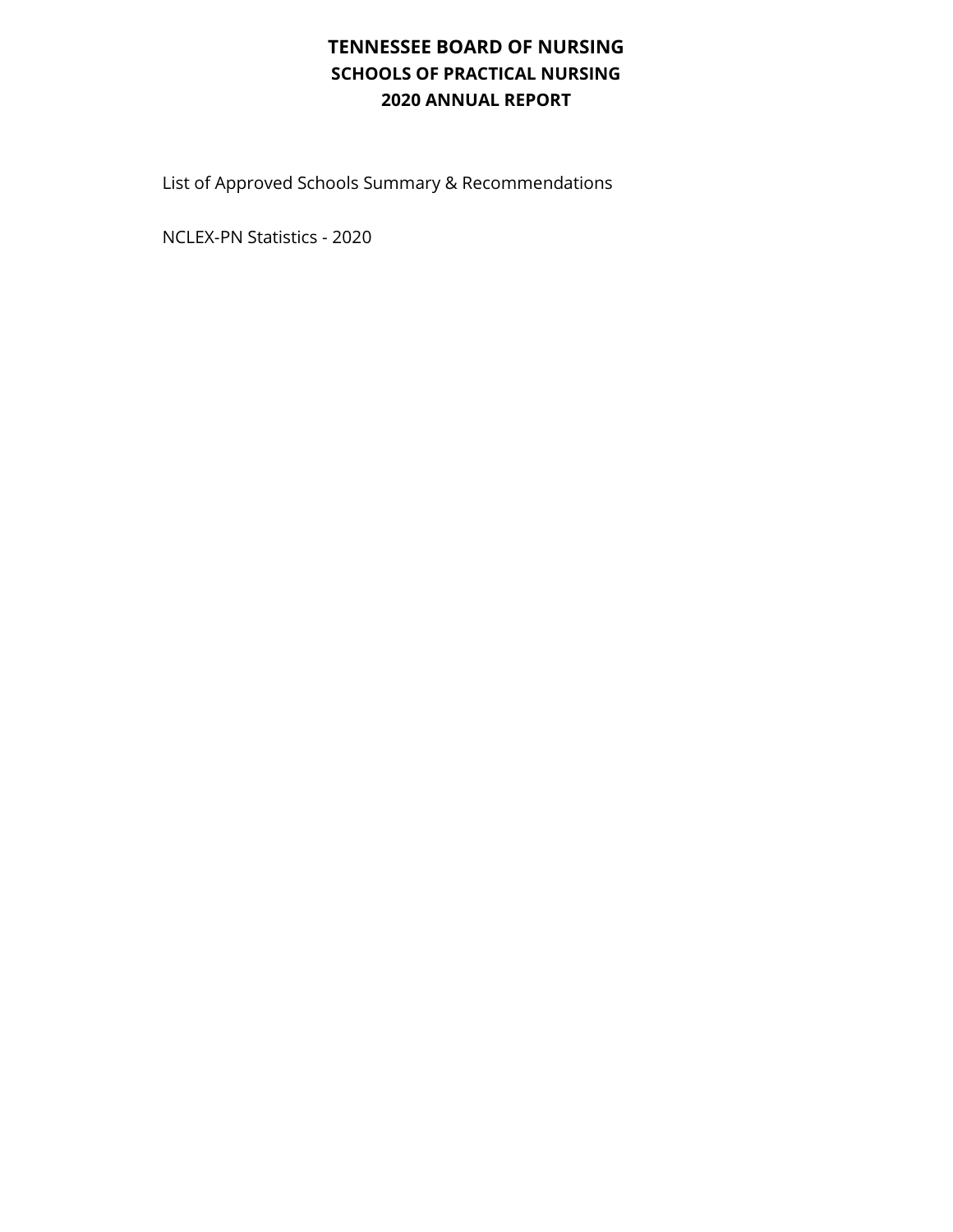## **TENNESSEE BOARD OF NURSING SCHOOLS OF PRACTICAL NURSING 2020 ANNUAL REPORT**

## **2021 Approval Recommendations for Practical Nursing Programs**

|    | <b>PRACTICAL NURSING SCHOOL</b>                     | 2021 Approval Status                                     | Comments                                |
|----|-----------------------------------------------------|----------------------------------------------------------|-----------------------------------------|
|    | <b>Allied Health Careers Institute</b>              | Initial                                                  | 1st class completing February 2021      |
| 2  | <b>Appalachian Regional PN Progam</b>               | Full                                                     |                                         |
| 3  | <b>Chattanooga College PN Program</b>               | Full                                                     |                                         |
| 4  | <b>Chattanooga State CC PN Program</b>              | Full                                                     |                                         |
| 5  | <b>Four Rivers Regional PN Program</b>              | Full                                                     | 81% NCLEX Pass Rate - Letter of Concern |
| 6  | <b>Jackson Regional PN Program</b>                  | Full                                                     | 78% NCLEX Pass Rate - Letter of Concern |
| 7  | <b>South Central Regional PN Program</b>            | Full                                                     | 76% NCLEX Pass Rate - Letter of Concern |
| 8  | <b>South College PN Program</b>                     | Initial                                                  |                                         |
| 9  | <b>Stones River PN Program at TCAT-Murfreesboro</b> | Initial                                                  | 1st class completing 2021               |
|    | 10 The Healthcare Institute                         | Full - 2020                                              | 100% NCLEX pass rate; certificate       |
|    | 11 TN College of Applied Technology - Athens        | Full                                                     | 100% NCLEX pass rate; certificate       |
|    | 12 TN College of Applied Technology - Crossville    | Full                                                     |                                         |
|    | 13 TN College of Applied Technology - Dickson       | Full                                                     | 78% NCLEX Pass Rate - Letter of Concern |
|    | 14 TN College of Applied Technology - Elizabethton  | Full                                                     |                                         |
|    | 15 TN College of Applied Technology - Harriman      | Full                                                     |                                         |
|    | 16 TN College of Applied Technology - Hartsville    | Full                                                     |                                         |
|    | 17 TN College of Applied Technology - Hohenwald     | Full                                                     |                                         |
|    | 18 TN College of Applied Technology - Knoxville     | Full                                                     | 82% NCLEX Pass Rate - Letter of Concern |
|    | 19 TN College of Applied Technology - Livingston    | Full                                                     |                                         |
|    | 20 TN College of Applied Technology - Memphis       | Full                                                     |                                         |
| 21 | TN College of Applied Technology - Morristown       | Full                                                     |                                         |
| 22 | TN College of Applied Technology - Murfreesboro     | Conditional with<br>suspended enrollment<br>-closed 2020 |                                         |
|    | 23 TN College of Applied Technology - Nashville     | Full                                                     |                                         |
|    | 24 TN College of Applied Technology - Paris         | Full                                                     | 100% NCLEX pass rate; certificate       |
|    | 25 Tennessee Valley Regional PN Program             | Full                                                     |                                         |